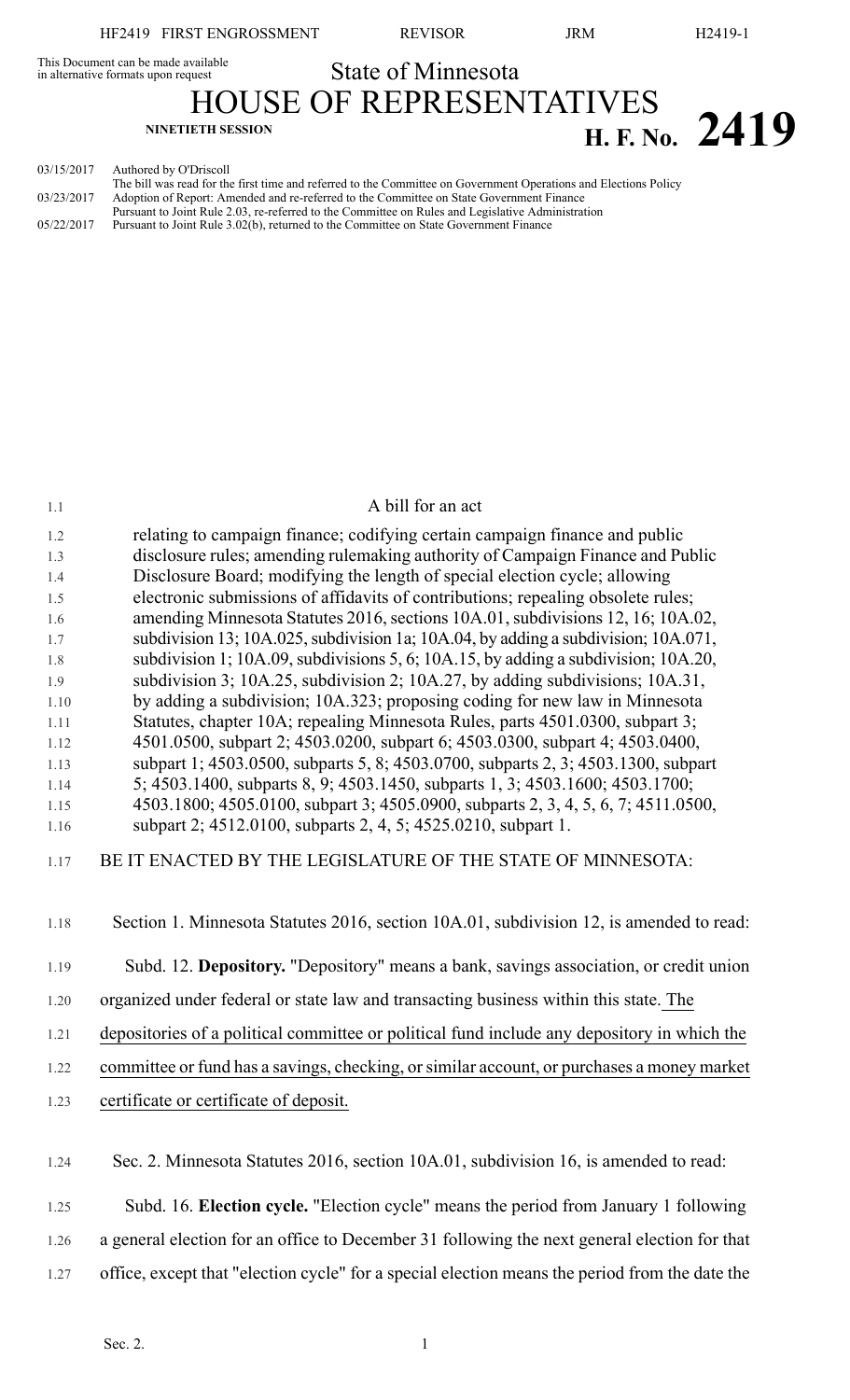| $2.1\,$ | special election writ is issued to $60$ 15 days after the special election is held. For a regular |
|---------|---------------------------------------------------------------------------------------------------|
| 2.2     | election, the period from January 1 of the year prior to an election year through December        |
| 2.3     | 31 of the election year is the "election segment" of the election cycle. Each other two-year      |
| 2.4     | segment of an election cycle is a "nonelection segment" of the election cycle. An election        |
| 2.5     | cycle that consists of two calendar years has only an election segment. The election segment      |
| 2.6     | of a special election cycle includes the entire special election cycle.                           |
| 2.7     | <b>EFFECTIVE DATE.</b> This section is effective the day following final enactment and            |
| $2.8\,$ | applies to any special election cycle that starts on or after that date.                          |
| 2.9     | Sec. 3. Minnesota Statutes 2016, section 10A.02, subdivision 13, is amended to read:              |
| 2.10    | Subd. 13. <b>Rules.</b> (a) Chapter 14 applies to the board. The board may adopt rules to carry   |
| 2.11    | out the purposes of this chapter if, before June 1, 2017, the board has published a notice of     |
| 2.12    | intent to adopt a rule without public hearing under section 14.22, subdivision 1, paragraph       |
| 2.13    | (a); 14.389, subdivision 2; or 14.3895, subdivision 3; a dual notice under section $14.22$ ,      |
| 2.14    | subdivision 2; or a notice of hearing on a proposed rule under section 14.14.                     |
| 2.15    | (b) After May 31, 2017, the board may only adopt rules that $(1)$ incorporate specific            |
| 2.16    | changes set forth in applicable statutes when no interpretation of law is required, or (2)        |
| 2.17    | make changes to rules that do not alter the sense, meaning, or effect of a rule.                  |
| 2.18    | (c) In addition to the notice required under chapter 14, the board shall notify the chairs        |
| 2.19    | and ranking minority members of the committees or subcommittees in the senate and house           |
| 2.20    | of representatives with primary jurisdiction over elections within seven calendar days of         |
| 2.21    | taking the following actions:                                                                     |
| 2.22    | (1) publication of a notice of intent to adopt rules or a notice of hearing;                      |
| 2.23    | (2) publication of proposed rules in the State Register;                                          |
| 2.24    | (3) issuance of a statement of need and reasonableness; or                                        |
| 2.25    | (4) adoption of final rules.                                                                      |
| 2.26    | <b>EFFECTIVE DATE.</b> This section is effective the day following final enactment for            |
| 2.27    | rules for which a notice of intent to adopt a rule without public hearing under Minnesota         |
| 2.28    | Statutes, section 14.22, subdivision 1, paragraph (a); 14.389, subdivision 2; or 14.3895,         |
| 2.29    | subdivision 3; a dual notice under Minnesota Statutes, section 14.22, subdivision 2; or a         |
| 2.30    | notice of hearing on a proposed rule under Minnesota Statutes, section 14.14, was published       |
| 2.31    | before June $1, 2017$ .                                                                           |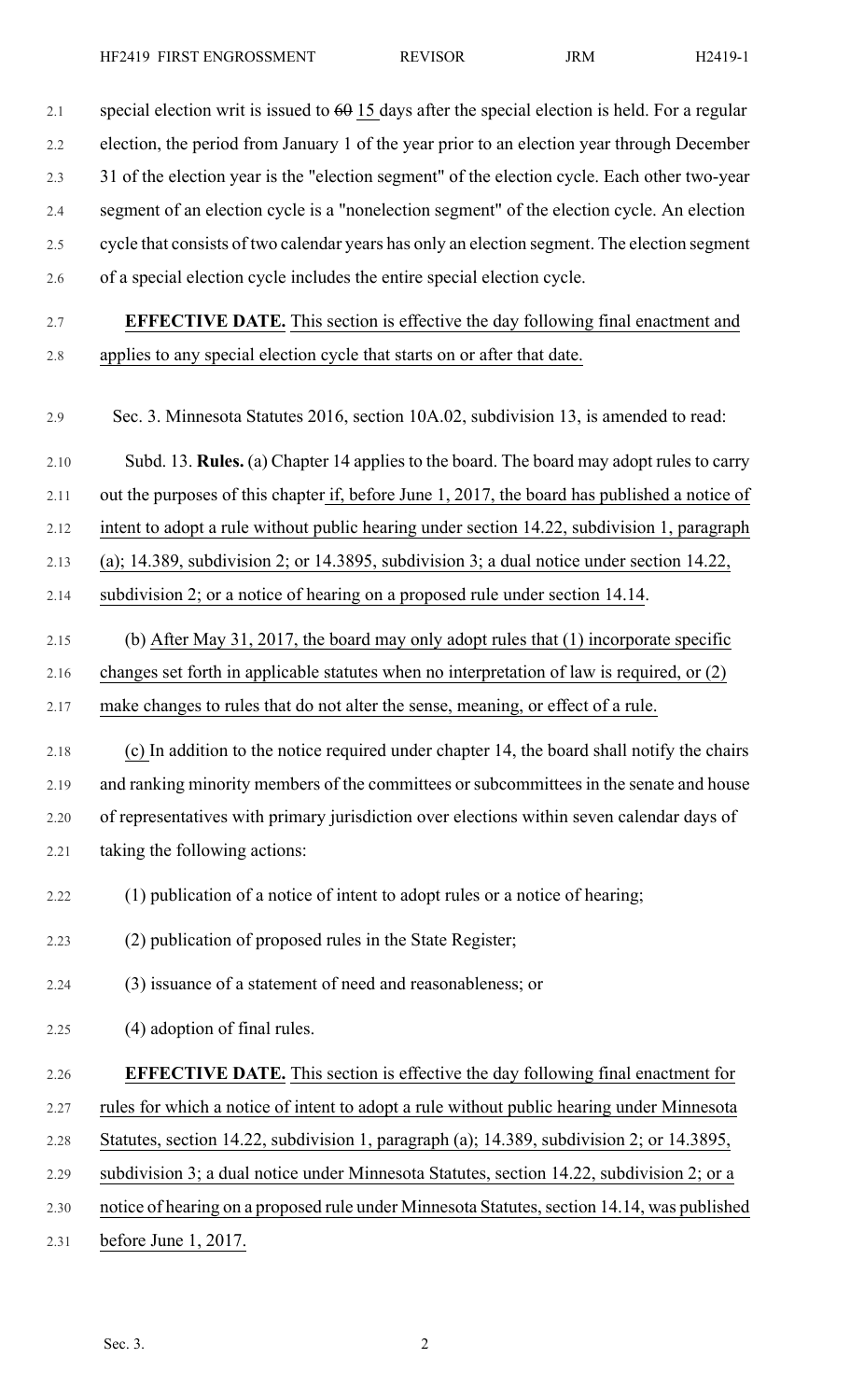3.1 Sec. 4. Minnesota Statutes 2016, section 10A.025, subdivision 1a, is amended to read: 3.2 Subd. 1a. **Electronic filing.** (a) A report or statement required to be filed under this 3.3 chapter may be filed electronically. The board shall adopt rules to regulate on the technical 3.4 aspects of regulating electronic filing and to ensure ensuring that the electronic filing process 3.5 is secure. 3.6 (b) A document filed by facsimile transmission or electronic filing system has the same 3.7 force and effect as filing an original paper document. 3.8 (c) In order to provide a secure environment for the submission of electronic files, the 3.9 board must require that a filer use a personal identification code when submitting an 3.10 electronic file. The board may also request the filer to provide a valid e-mail address in 3.11 order to receive confirmation and verification messages from the board. 3.12 (d) After an electronic file is processed by the board, the information contained in the 3.13 electronic file becomes the property of the state subject to the terms of the Data Practices 3.14 Act under chapter 13. 3.15 (e) In the case of a filing by facsimile transmission, the filer must retain the original of 3.16 the filed document and a record of the date and time of the transmission. If an electronic 3.17 filing system is used to submit an electronic file to the board, the filer must retain as 3.18 documentation the database and information on which the electronic submission of data is 3.19 based. The database and records are subject to audit as provided in this chapter. 3.20 (f) Within five days of a request by the board, any person filing a document by facsimile 3.21 transmission or electronic filing system shall refile the document by one of the other filing 3.22 methods provided in Minnesota Rules, part 4501.0500, subpart 1. 3.23 (g) Technical problemsthat prevent the successfulsubmission of a facsimile transmission 3.24 or electronic file do not relieve the filer of the responsibility of meeting the requirements 3.25 of this chapter. An audit trail that demonstrates that the facsimile transmission or electronic 3.26 file was successfully submitted in a timely fashion may be used by the board to waive late 3.27 filing fees. 3.28 Sec. 5. Minnesota Statutes 2016, section 10A.04, is amended by adding a subdivision to 3.29 read: 3.30 Subd. 9. **Reporting by multiple lobbyists representing the same entity.** Clauses (1) 3.31 to (6) apply when a single individual, association, political subdivision, or public higher 3.32 education system is represented by more than one lobbyist.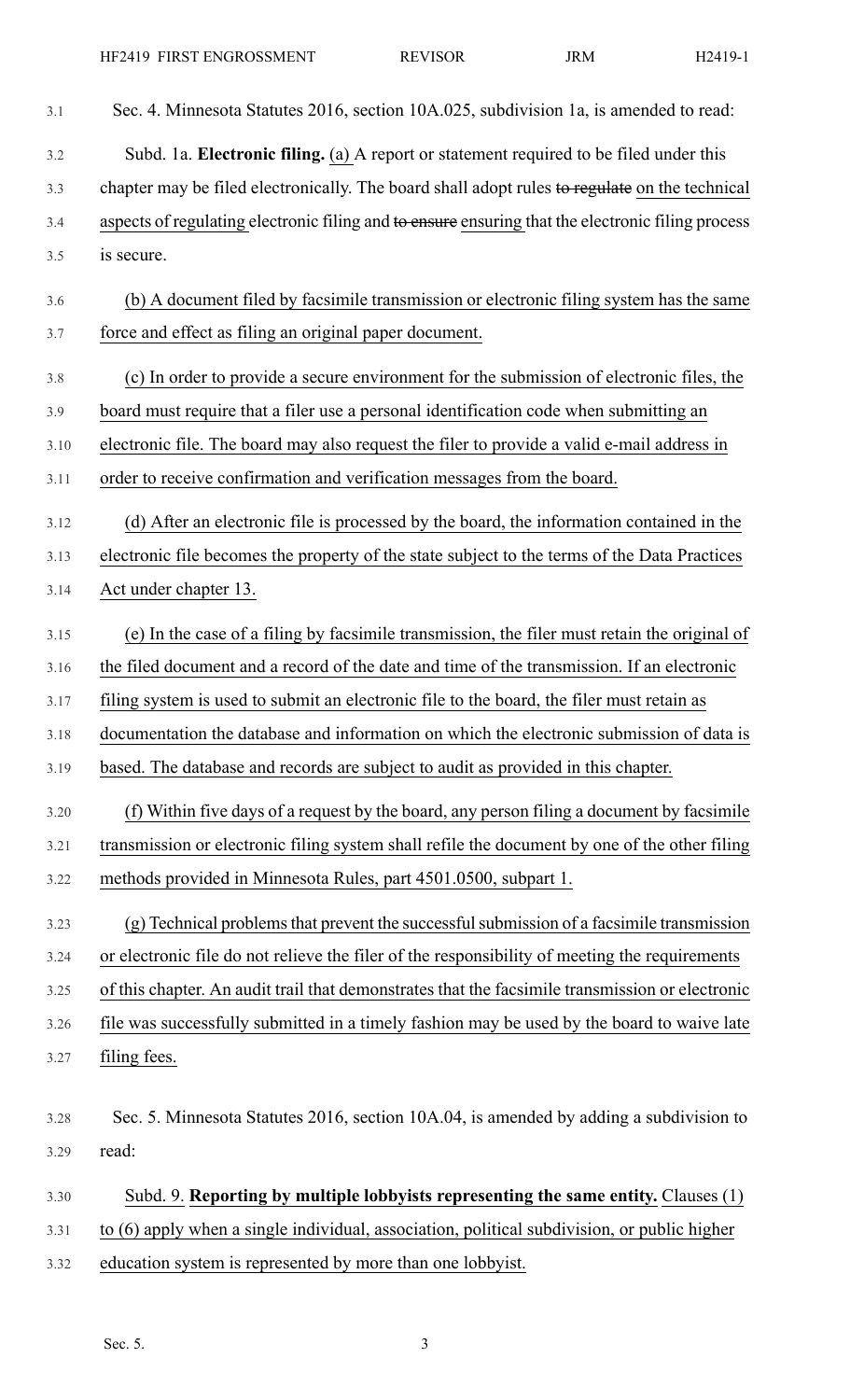| 4.1  | (1) The entity must appoint one designated lobby ist to report lobby ist disbursements          |
|------|-------------------------------------------------------------------------------------------------|
| 4.2  | made by the entity. The designated lobby ist must indicate that status on the periodic reports  |
| 4.3  | of lobbyist disbursements.                                                                      |
| 4.4  | (2) A reporting lobby ist may consent to report on behalf of one or more other lobby ists       |
| 4.5  | for the same entity, in which case, the other lobbyists are persons whose activities the        |
| 4.6  | reporting lobby ist must disclose and are subject to the disclosure requirements of subdivision |
| 4.7  | 3. Lobbyist disbursement reports filed by a reporting lobbyist must include the names and       |
| 4.8  | registration numbers of the other lobbyists whose activities are included in the report.        |
| 4.9  | (3) Lobbyists whose activities are accounted for by a reporting lobbyist are not required       |
| 4.10 | to file lobbyist disbursement reports.                                                          |
| 4.11 | (4) A lobbyist whose lobbying disbursements are provided to the board through a                 |
| 4.12 | reporting lobbyist must supply all relevant information on disbursements to the reporting       |
| 4.13 | lobby ist no later than five days before the prescribed filing date.                            |
| 4.14 | (5) The reporting periods and due dates for a reporting lobby ist are those provided in         |
| 4.15 | subdivision 2. The late filing provisions in subdivision 5 apply to reports required by this    |
| 4.16 | subdivision.                                                                                    |
| 4.17 | (6) The reporting lobby ist must indicate the names and registration numbers of any             |
| 4.18 | lobbyists who did not provide their lobbying disbursements for inclusion in a report. The       |
| 4.19 | late filing provisions in subdivision 5 apply to lobbyists who fail to report information to    |
| 4.20 | the reporting lobbyist.                                                                         |
| 4.21 | Sec. 6. Minnesota Statutes 2016, section 10A.071, subdivision 1, is amended to read:            |
| 4.22 | Subdivision 1. Definitions. (a) The definitions in this subdivision apply to this section.      |
| 4.23 | (b) "Gift" means money, real or personal property, a service, a loan, a forbearance or          |
| 4.24 | forgiveness of indebtedness, or a promise of future employment, that is given and received      |
| 4.25 | without the giver receiving consideration of equal or greater value in return.                  |
| 4.26 | (c) "Official" means a public official, an employee of the legislature, or a local official     |
| 4.27 | of a metropolitan governmental unit.                                                            |
| 4.28 | (d) "Plaque" means a decorative item with an inscription recognizing an individual for          |
| 4.29 | an accomplishment.                                                                              |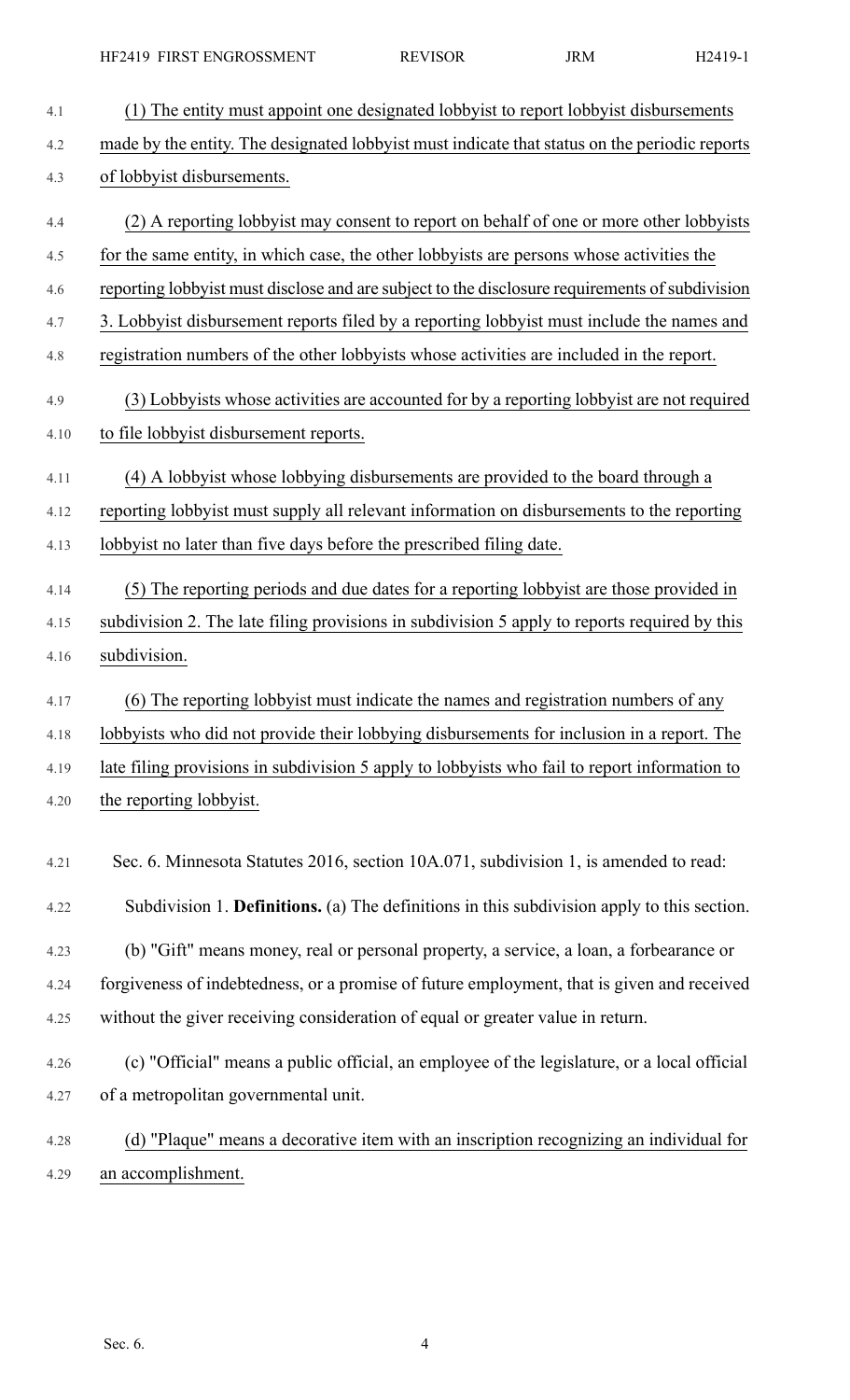5.1 Sec. 7. Minnesota Statutes 2016, section 10A.09, subdivision 5, is amended to read:

5.2 Subd. 5. **Form.** (a) A statement of economic interest required by this section must be 5.3 on a form prescribed by the board. The individual filing must provide the following 5.4 information:

5.5 (1) name, address, occupation, and principal place of business;

5.6 (2) the name of each associated business and the nature of that association;

5.7 (3) a listing of all real property within the state, excluding homestead property, in which 5.8 the individual holds: (i) a fee simple interest, a mortgage, a contract for deed as buyer or 5.9 seller, or an option to buy, whether direct or indirect, if the interest is valued in excess of 5.10 \$2,500; or (ii) an option to buy, if the property has a fair market value of more than \$50,000;

5.11 (4) a listing of all real property within the state in which a partnership of which the 5.12 individual is a member holds: (i) a fee simple interest, a mortgage, a contract for deed as 5.13 buyer or seller, or an option to buy, whether direct or indirect, if the individual's share of 5.14 the partnership interest is valued in excess of \$2,500; or (ii) an option to buy, if the property 5.15 has a fair market value of more than \$50,000. A listing under this clause or clause (3) must 5.16 indicate the street address and the municipality or the section, township, range and 5.17 approximate acreage, whichever applies, and the county in which the property is located;

5.18 (5) a listing of any investments, ownership, or interests in property connected with 5.19 pari-mutuel horse racing in the United States and Canada, including a racehorse, in which 5.20 the individual directly or indirectly holds a partial or full interest or an immediate family 5.21 member holds a partial or full interest;

5.22 (6) a listing of the principal business or professional activity category of each business 5.23 from which the individual receives more than \$50 in any month as an employee, if the 5.24 individual has an ownership interest of 25 percent or more in the business; and

5.25 (7) a listing of each principal business or professional activity category from which the 5.26 individual received compensation of more than \$2,500 in the past 12 months as an 5.27 independent contractor.; and

## 5.28 (8) the full name of each security with a value of more than \$2,500 owned in part or in 5.29 full by the public official at any time during the reporting period.

5.30 (b) The business or professional categories for purposes of paragraph (a), clauses (6) 5.31 and (7), must be the general topic headings used by the federal Internal Revenue Service 5.32 for purposes of reporting self-employment income on Schedule C. This paragraph does not 5.33 require an individual to report any specific code number from that schedule. Any additional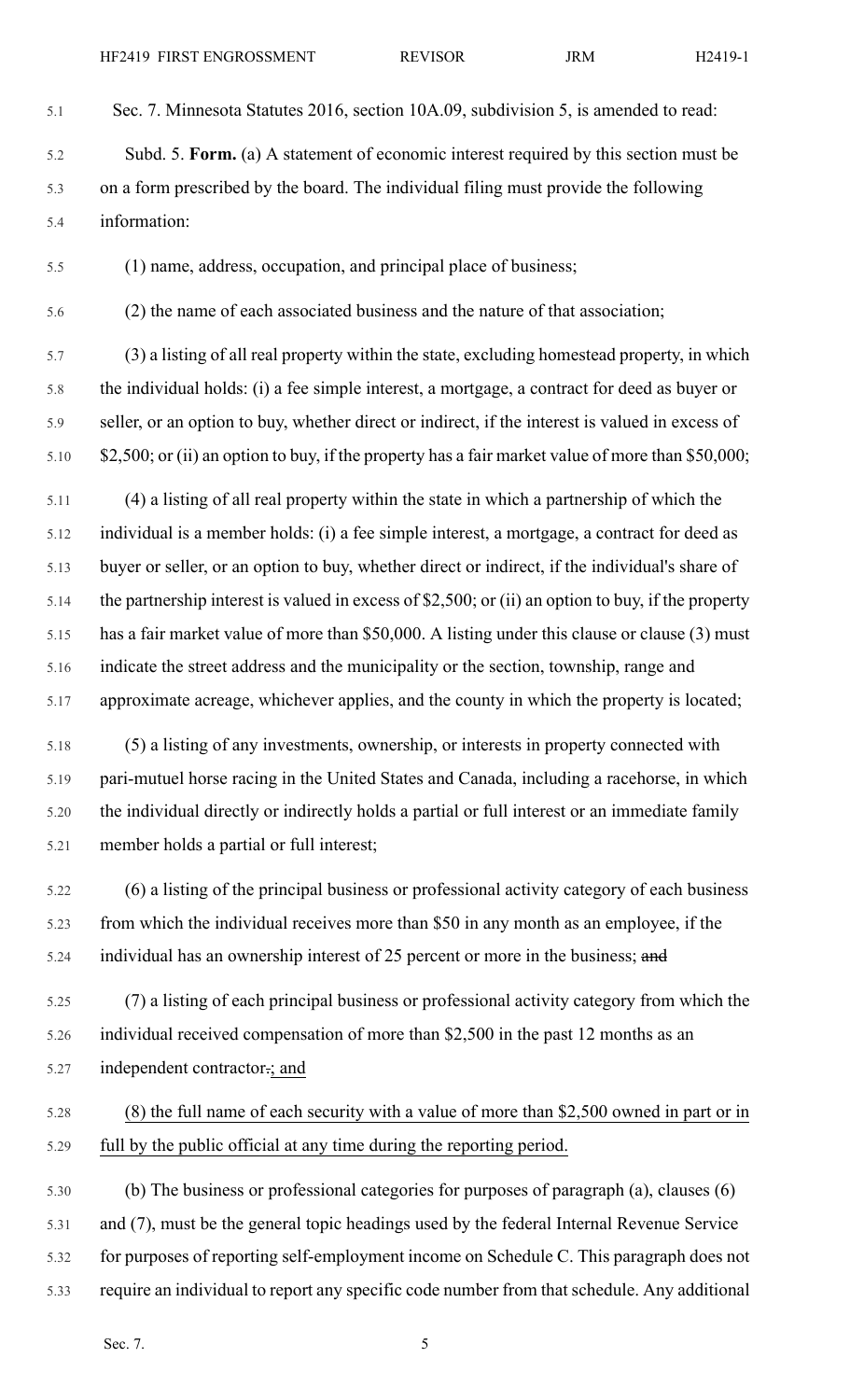- 6.1 principal business or professional activity category may only be adopted if the category is 6.2 enacted by law.
- 6.3 (c) For the purpose of an original statement of economic interest, "compensation in any 6.4 month" includes only compensation received in the calendar month immediately preceding 6.5 the date of appointment as a public official or filing as a candidate.
- 6.6 (d) For the purpose of calculating the amount of compensation received from any single 6.7 source in a single month, the amount shall include the total amount received from the source 6.8 during the month, whether or not the amount covers compensation for more than one month.
- 6.9 Sec. 8. Minnesota Statutes 2016, section 10A.09, subdivision 6, is amended to read:
- 6.10 Subd. 6. **Annual statement.** (a) Each individual who is required to file a statement of 6.11 economic interest must also file an annual statement by the last Monday in January of each 6.12 year that the individual remains in office. The annual statement must cover the period 6.13 through December 31 of the year prior to the year when the statement is due. The annual 6.14 statement must include the amount of each honorarium in excess of \$50 received since the 6.15 previous statement and the name and address of the source of the honorarium. The board 6.16 must maintain each annual statement of economic interest submitted by an officeholder in 6.17 the same file with the statement submitted as a candidate.
- 6.18 (b) For the purpose of annual statements of economic interest to be filed, "compensation 6.19 in any month" includes compensation and honoraria received in any month between the 6.20 end of the period covered in the preceding statement of economic interest and the end of
- 6.21 the current period.
	- 6.22 (c) An individual must file the annual statement of economic interest required by this

6.23 subdivision to cover the period for which the individual served as a public official even

6.24 though at the time the statement was filed, the individual is no longer holding that office as 6.25 a public official.

- 6.26 Sec. 9. Minnesota Statutes 2016, section 10A.15, is amended by adding a subdivision to 6.27 read:
- 6.28 Subd. 6. **Contributions from Hennepin County registered associations.** In lieu of 6.29 registration with the board, an association registered with the Hennepin County filing officer 6.30 under sections 383B.041 to 383B.058 that makes contributions of more than \$500 to a 6.31 committee or fund in a calendar year may notify the recipient committee of its registration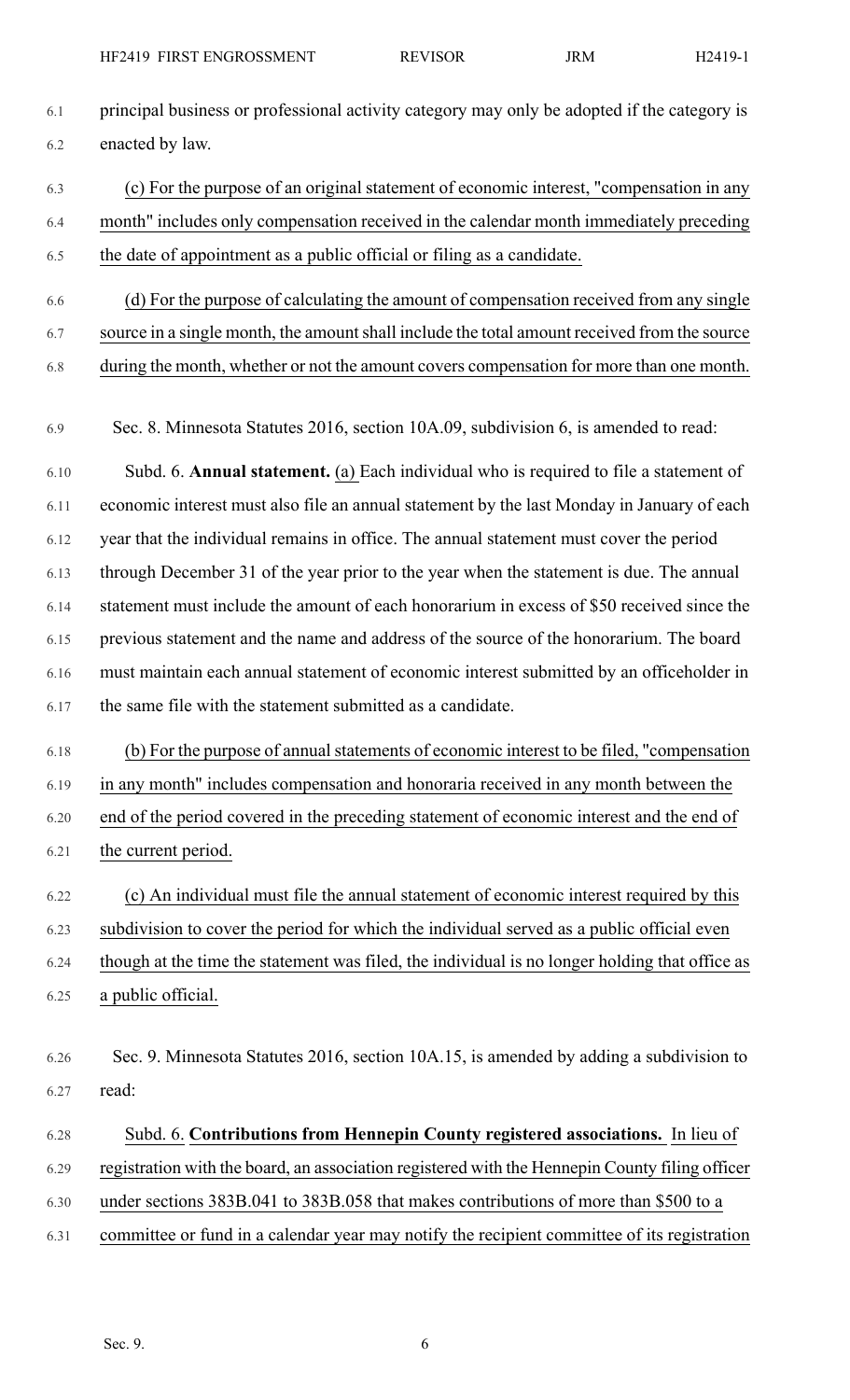7.1 with Hennepin County, including itsregistration number, and instruct the recipient committee 7.2 to include the notice when the recipient committee discloses receipt of the contribution.

## 7.3 Sec. 10. **[10A.155] VALUE OF CONTRIBUTIONS OF AUTOMOBILE USE.**

- 7.4 Automobile use provided to a committee by an individual may be valued at the lowest 7.5 rate used by the state to reimburse its employees for automobile use. Alternatively, the value 7.6 of the automobile may be calculated as the actual cost of fuel, maintenance, repairs, and
- 7.7 insurance directly related to the use of the automobile. An automobile provided by an
- 7.8 association must be valued at the fair market value for renting an equivalent automobile.

7.9 Sec. 11. Minnesota Statutes 2016, section 10A.20, subdivision 3, is amended to read:

7.10 Subd. 3. **Contents of report.** (a) The report required by this section must include each 7.11 of the items listed in paragraphs (b) to  $\left(\Theta\right)$  (q) that are applicable to the filer. The board shall 7.12 prescribe forms based on filer type indicating which of those items must be included on the 7.13 filer's report.

7.14 (b) The report must disclose the amount of liquid assets on hand at the beginning of the 7.15 reporting period.

7.16 (c) The report must disclose the name, address, employer, or occupation ifself-employed, 7.17 and registration number if registered with the board, of each individual or association that 7.18 has made one or more contributions to the reporting entity, including the purchase of tickets 7.19 for a fund-raising effort, that in aggregate within the year exceed \$200 for legislative or 7.20 statewide candidates or more than \$500 for ballot questions, together with the amount and 7.21 date of each contribution, and the aggregate amount of contributions within the year from 7.22 each source so disclosed. A donation in kind must be disclosed at its fair market value. An 7.23 approved expenditure must be listed as a donation in kind. A donation in kind is considered 7.24 consumed in the reporting period in which it is received. The names of contributors must 7.25 be listed in alphabetical order. Contributionsfrom the same contributor must be listed under 7.26 the same name. When a contribution received from a contributor in a reporting period is 7.27 added to previously reported unitemized contributions from the same contributor and the 7.28 aggregate exceeds the disclosure threshold of this paragraph, the name, address, and 7.29 employer, or occupation if self-employed, of the contributor must then be listed on the 7.30 report.

7.31 (d) The report must disclose the sum of contributions to the reporting entity during the 7.32 reporting period.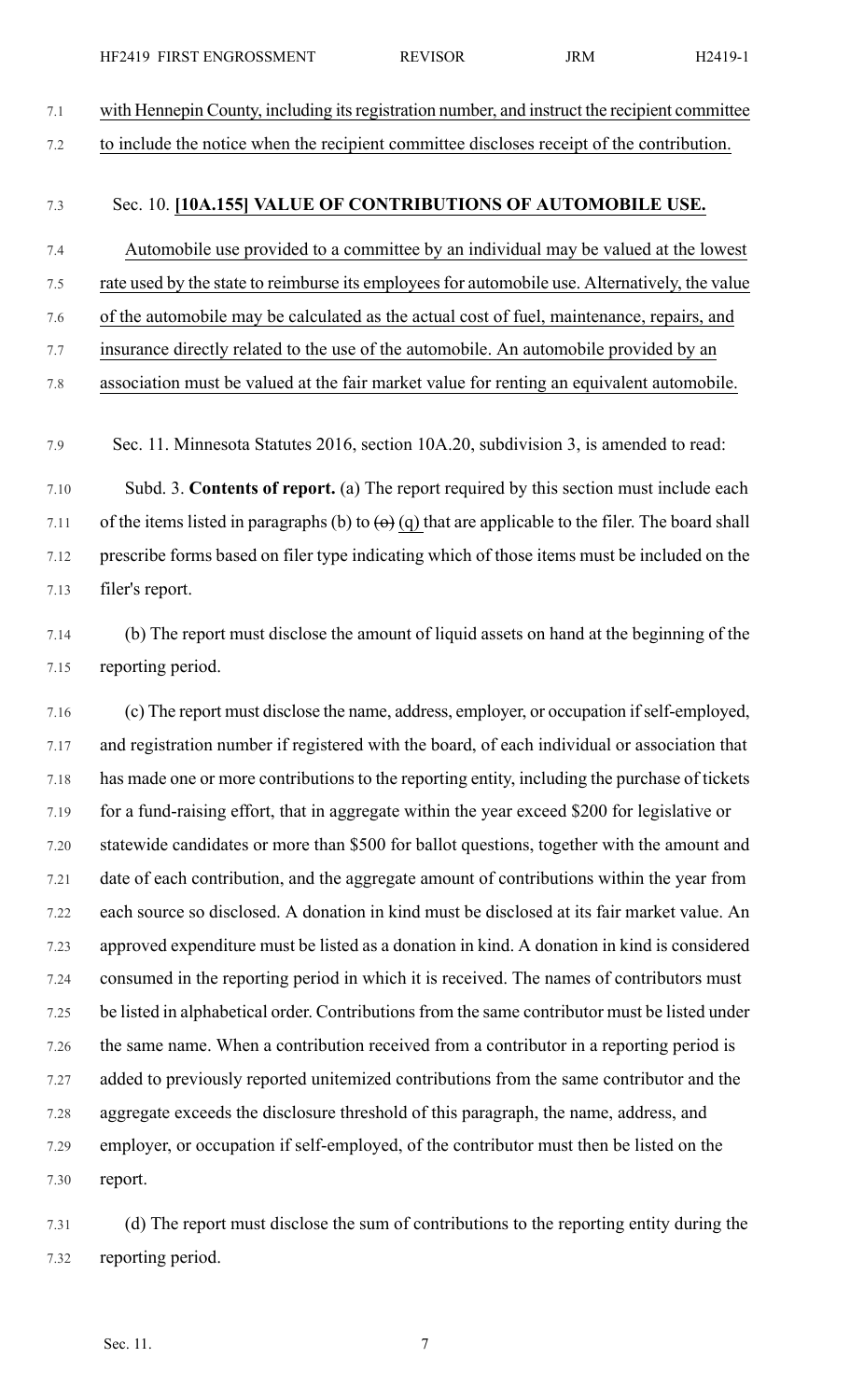8.1 (e) The report must disclose each loan made or received by the reporting entity within 8.2 the year in aggregate in excess of \$200, continuously reported until repaid or forgiven, 8.3 together with the name, address, occupation, principal place of business, if any, and 8.4 registration number if registered with the board of the lender and any endorser and the date 8.5 and amount of the loan. If a loan made to the principal campaign committee of a candidate 8.6 is forgiven or is repaid by an entity other than that principal campaign committee, it must 8.7 be reported as a contribution for the year in which the loan was made.

8.8 (f) The report must disclose each receipt over \$200 during the reporting period not 8.9 otherwise listed under paragraphs (c) to (e).

8.10 (g) The report must disclose the sum of all receipts of the reporting entity during the 8.11 reporting period.

8.12 (h) The report must disclose the name, address, and registration number if registered 8.13 with the board of each individual or association to whom aggregate expenditures, approved 8.14 expenditures, independent expenditures, and ballot question expenditures have been made 8.15 by or on behalf of the reporting entity within the year in excess of \$200, together with the 8.16 amount, date, and purpose of each expenditure and the name and address of, and office 8.17 sought by, each candidate on whose behalf the expenditure was made, identification of the 8.18 ballot question that the expenditure was intended to promote or defeat and an indication of 8.19 whether the expenditure was to promote or to defeat the ballot question, and in the case of 8.20 independent expenditures made in opposition to a candidate, the candidate's name, address, 8.21 and office sought. A reporting entity making an expenditure on behalf of more than one 8.22 candidate for state or legislative office must allocate the expenditure among the candidates 8.23 on a reasonable cost basis and report the allocation for each candidate.

8.24 (i) The report must disclose the sum of all expenditures made by or on behalf of the 8.25 reporting entity during the reporting period.

8.26 (j) The report must disclose the amount and nature of an advance of credit incurred by 8.27 the reporting entity, continuously reported until paid or forgiven. If an advance of credit 8.28 incurred by the principal campaign committee of a candidate is forgiven by the creditor or 8.29 paid by an entity other than that principal campaign committee, it must be reported as a 8.30 donation in kind for the year in which the advance of credit was made.

8.31 (k) The report must disclose the name, address, and registration number if registered 8.32 with the board of each political committee, political fund, principal campaign committee, 8.33 or party unit to which contributions have been made that aggregate in excess of \$200 within 8.34 the year and the amount and date of each contribution.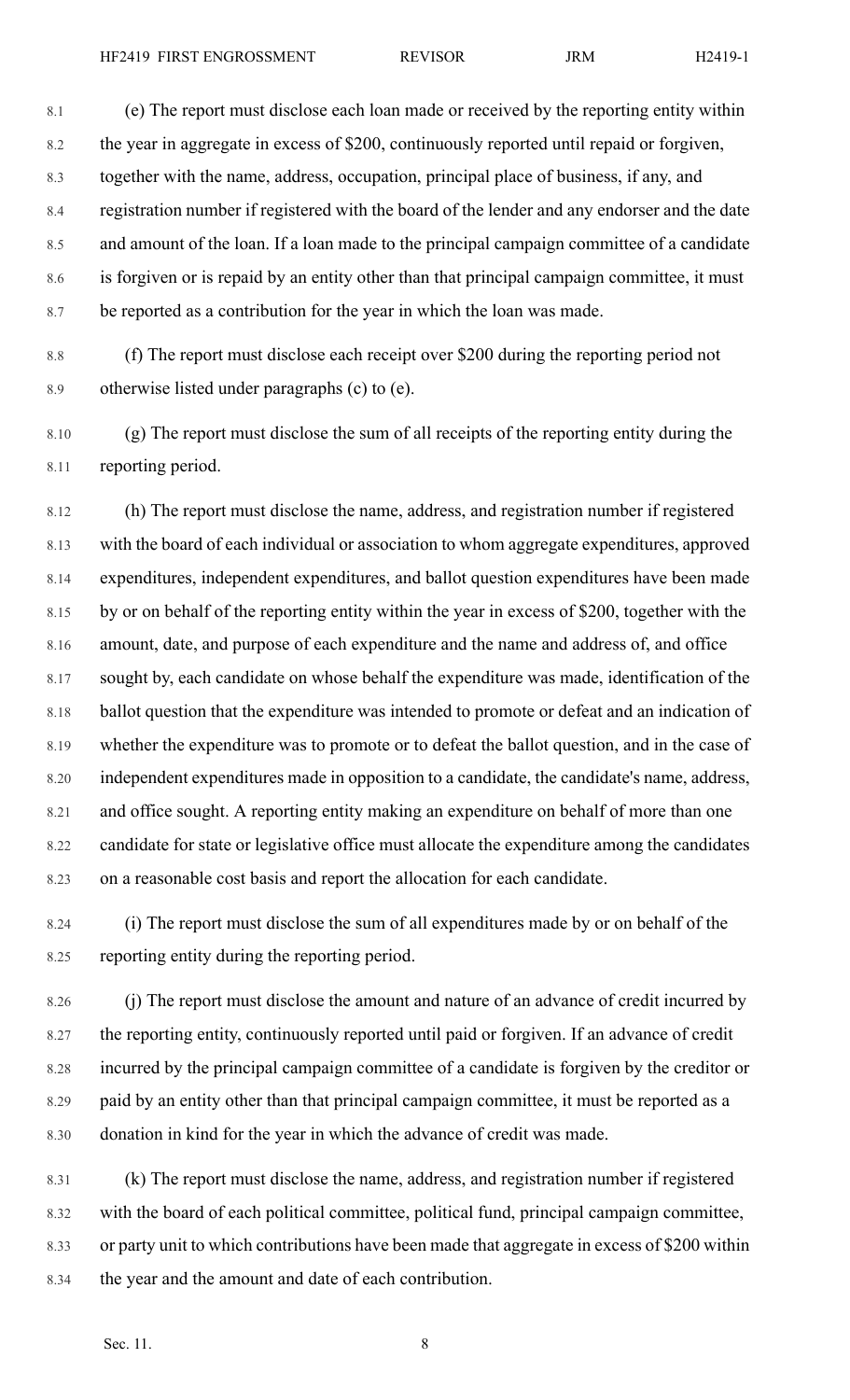9.1 (l) The report must disclose the sum of all contributions made by the reporting entity 9.2 during the reporting period.

- 9.3 (m) The report must disclose the name, address, and registration number if registered 9.4 with the board of each individual or association to whom noncampaign disbursements have 9.5 been made that aggregate in excess of \$200 within the year by or on behalf of the reporting 9.6 entity and the amount, date, and purpose of each noncampaign disbursement.
- 9.7 (n) The report must disclose the sum of all noncampaign disbursements made within 9.8 the year by or on behalf of the reporting entity.
- 9.9 (o) The report must disclose the name and address of a nonprofit corporation that provides 9.10 administrative assistance to a political committee or political fund as authorized by section 9.11 211B.15, subdivision 17, the type of administrative assistance provided, and the aggregate 9.12 fair market value of each type of assistance provided to the political committee or political 9.13 fund during the reporting period.
- 9.14 (p) Legislative, statewide, and judicial candidates, party units, and political committees 9.15 and funds must itemize contributions that in aggregate within the year exceed \$200 for 9.16 legislative or statewide candidates or more than \$500 for ballot questions on reports submitted 9.17 to the board. The itemization must include the date on which the contribution was received, 9.18 the individual or association that provided the contribution, and the address of the contributor. 9.19 Additionally, the itemization for a donation in kind must provide a description of the item 9.20 or service received. Contributions that are less than the itemization amount must be reported 9.21 as an aggregate total.
- 9.22 (q) Legislative, statewide, and judicial candidates, party units, political committees and 9.23 funds, and committees to promote or defeat a ballot question must itemize expenditures and 9.24 noncampaign disbursements that in aggregate exceed \$200 in a calendar year on reports 9.25 submitted to the board. The itemization must include the date on which the committee made 9.26 or became obligated to make the expenditure or disbursement, the name and address of the 9.27 vendor that provided the service or item purchased, and a description of the service or item 9.28 purchased. Expenditures and noncampaign disbursements must be listed on the report 9.29 alphabetically by vendor.
- 9.30 Sec. 12. Minnesota Statutes 2016, section 10A.25, subdivision 2, is amended to read: 9.31 Subd. 2. **Amounts.** (a) In a segment of an election cycle, the principal campaign 9.32 committee of the candidate must not make campaign expenditures nor permit approved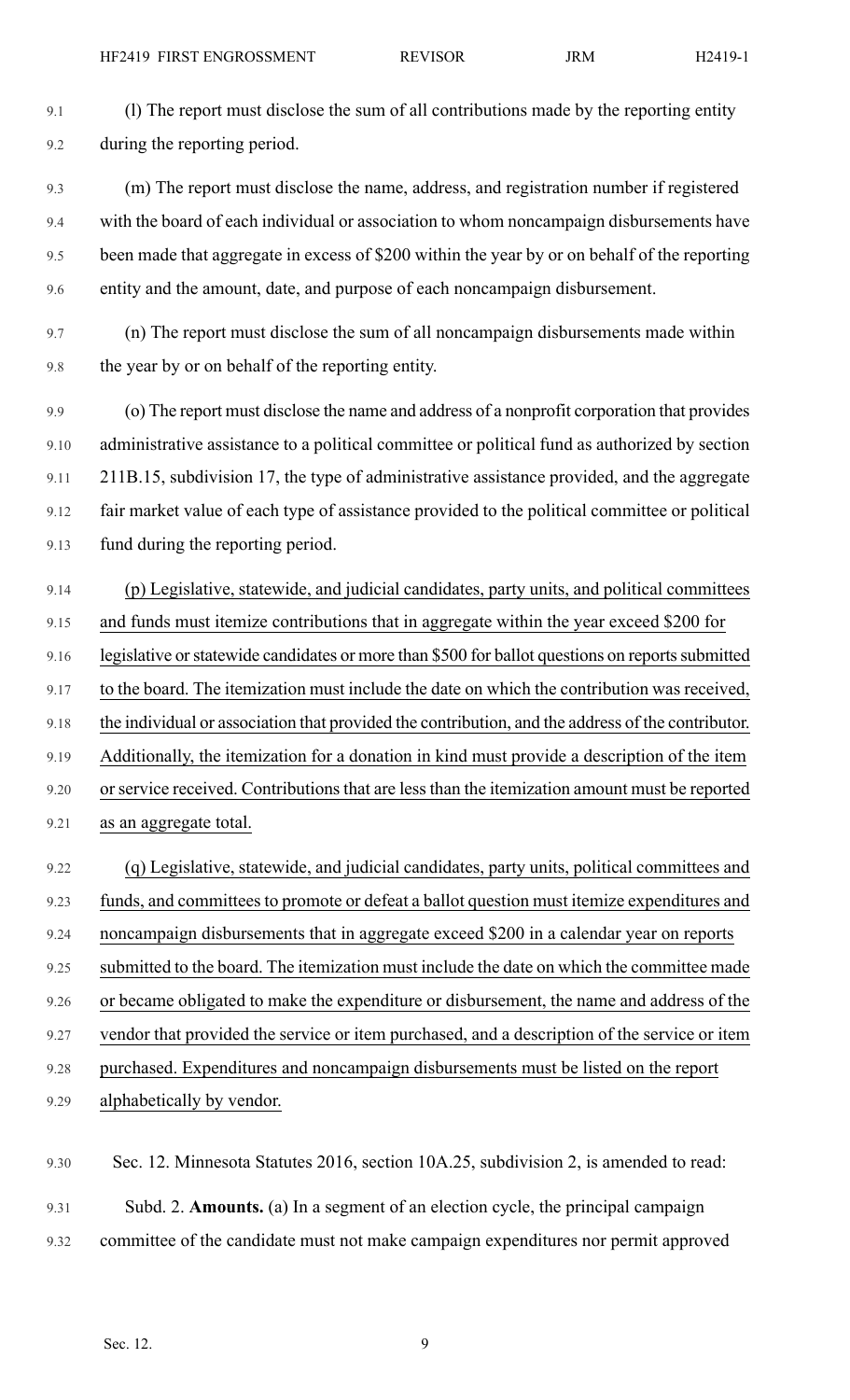10.1 expenditures to be made on behalf of the candidate that result in aggregate expenditures in 10.2 excess of the following:

10.3 (1) for governor and lieutenant governor, running together, \$3,651,200 in the election 10.4 segment and \$1,564,800 in the nonelection segment;

10.5 (2) for attorney general, \$626,000 in the election segment and \$208,700 in the nonelection 10.6 segment;

10.7 (3) for secretary of state and state auditor, separately, \$417,300 in the election segment 10.8 and \$104,400 in the nonelection segment;

10.9 (4) for state senator, \$94,700 in the election segment and \$31,600 in a nonelection 10.10 segment;

10.11 (5) for state representative, \$63,100 in the election segment.

10.12 (b) In addition to the amount in paragraph (a), clause (1), a candidate for endorsement 10.13 for the office of lieutenant governor at the convention of a political party may make campaign 10.14 expenditures and approved expenditures of five percent of that amount to seek endorsement.

10.15 (c) If a special election cycle occurs during a general election cycle, expenditures by or 10.16 on behalf of a candidate in the special election do not count as expenditures by or on behalf 10.17 of the candidate in the general election.

10.18 (d) The expenditure limits in this subdivision for an office are increased by ten percent 10.19 for a candidate who has not previously held the same office, whose name has not previously 10.20 been on the primary or general election ballot for that office, and who has not in the past 10.21 ten years raised or spent more than \$750 in a run for any other office whose territory now 10.22 includes a population that is more than one-third of the population in the territory of the 10.23 new office. Candidates who qualify for first-time candidate status receive a ten percent 10.24 increase in the campaign expenditure limit in all segments of the applicable election cycle. 10.25 In the case of a legislative candidate, the office is that of a member of the house of 10.26 representatives or senate without regard to any specific district.

10.27 Sec. 13. Minnesota Statutes 2016, section 10A.27, is amended by adding a subdivision to 10.28 read:

## 10.29 Subd. 16a. **Return of contributions after merger of governor and lieutenant governor**

10.30 **funds.** Funds transferred to the joint committee for candidates for governor and lieutenant

10.31 governor that result in aggregate contributions in excess of the applicable limits may be

10.32 returned to the contributor within 90 days of the transfer of funds to the joint committee.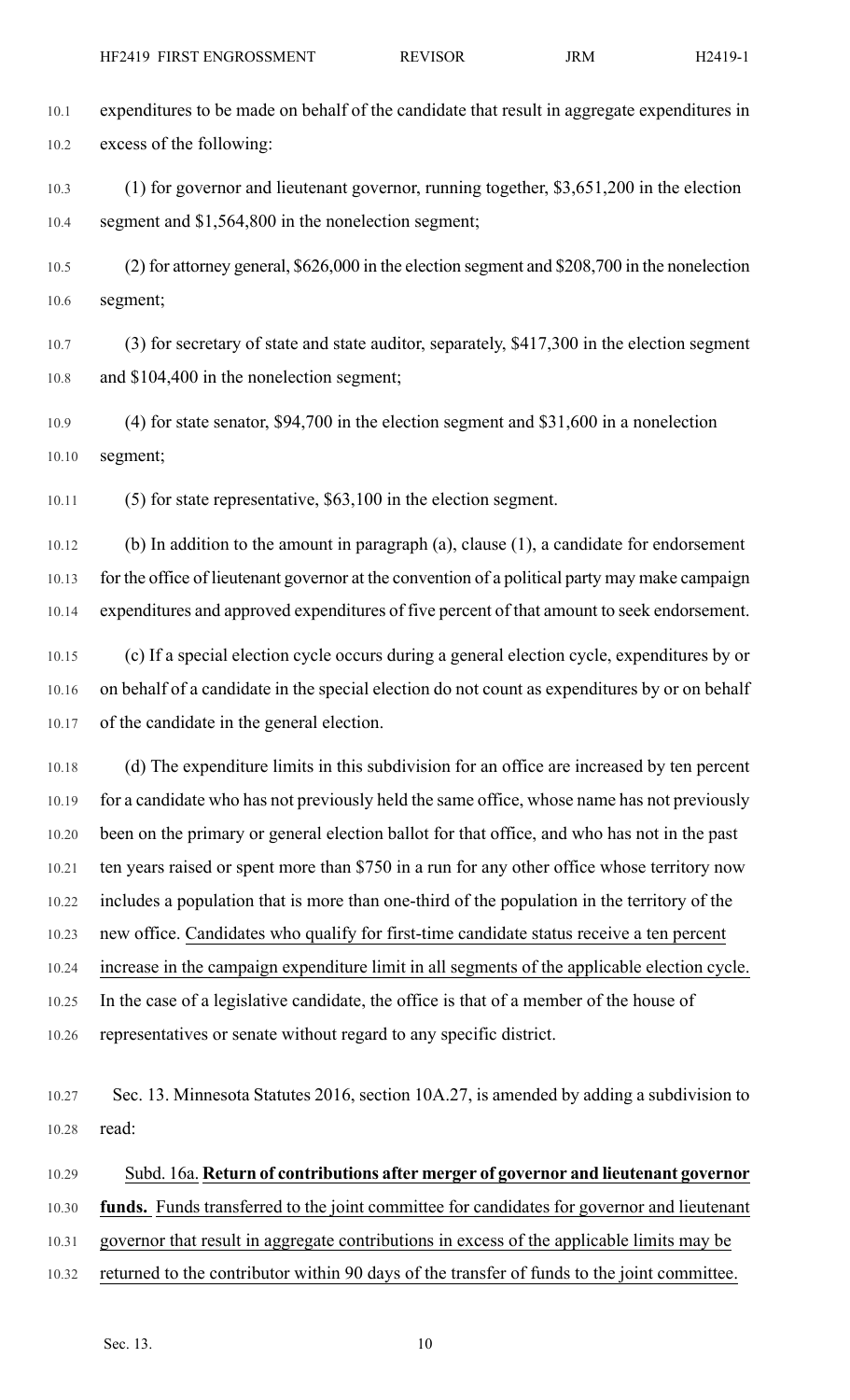11.1 Sec. 14. Minnesota Statutes 2016, section 10A.27, is amended by adding a subdivision to 11.2 read:

11.3 Subd. 16b. **Special election contribution limits.** Election segment contribution limits 11.4 set forth in this section apply to a special election cycle.

- 11.5 Sec. 15. Minnesota Statutes 2016, section 10A.27, is amended by adding a subdivision to 11.6 read:
- 11.7 Subd. 16c. **Contribution limits apply independently.** Contribution limits apply 11.8 independently for election segments, nonelection segments, and special election cycles.
- 11.9 Sec. 16. Minnesota Statutes 2016, section 10A.31, is amended by adding a subdivision to 11.10 read:
- 11.11 Subd. 7b. **Failure to repay.** A candidate who fails to repay money required by the

11.12 agreement cannot be paid additional public subsidy funds during the current or future election

11.13 cycles until the entirety of the unexpended funds and any associated collection fees are

11.14 either repaid to the board or discharged by court action.

11.15 Sec. 17. Minnesota Statutes 2016, section 10A.323, is amended to read:

## 11.16 **10A.323 AFFIDAVIT OF CONTRIBUTIONS.**

11.17 (a) In addition to the requirements of section 10A.322, to be eligible to receive a public 11.18 subsidy under section 10A.31 a candidate or the candidate's treasurer must:

11.19 (1) between January 1 of the previous year and the cutoff date for transactions included 11.20 in the report of receipts and expenditures due before the primary election, accumulate 11.21 contributions from individuals eligible to vote in this state in at least the amount indicated 11.22 for the office sought, counting only the first \$50 received from each contributor, excluding 11.23 in-kind contributions:

- 11.24 (i) candidates for governor and lieutenant governor running together, \$35,000;
- 11.25 (ii) candidates for attorney general, \$15,000;
- 11.26 (iii) candidates for secretary of state and state auditor, separately, \$6,000;
- 11.27 (iv) candidates for the senate, \$3,000; and
- 11.28 (v) candidates for the house of representatives, \$1,500;